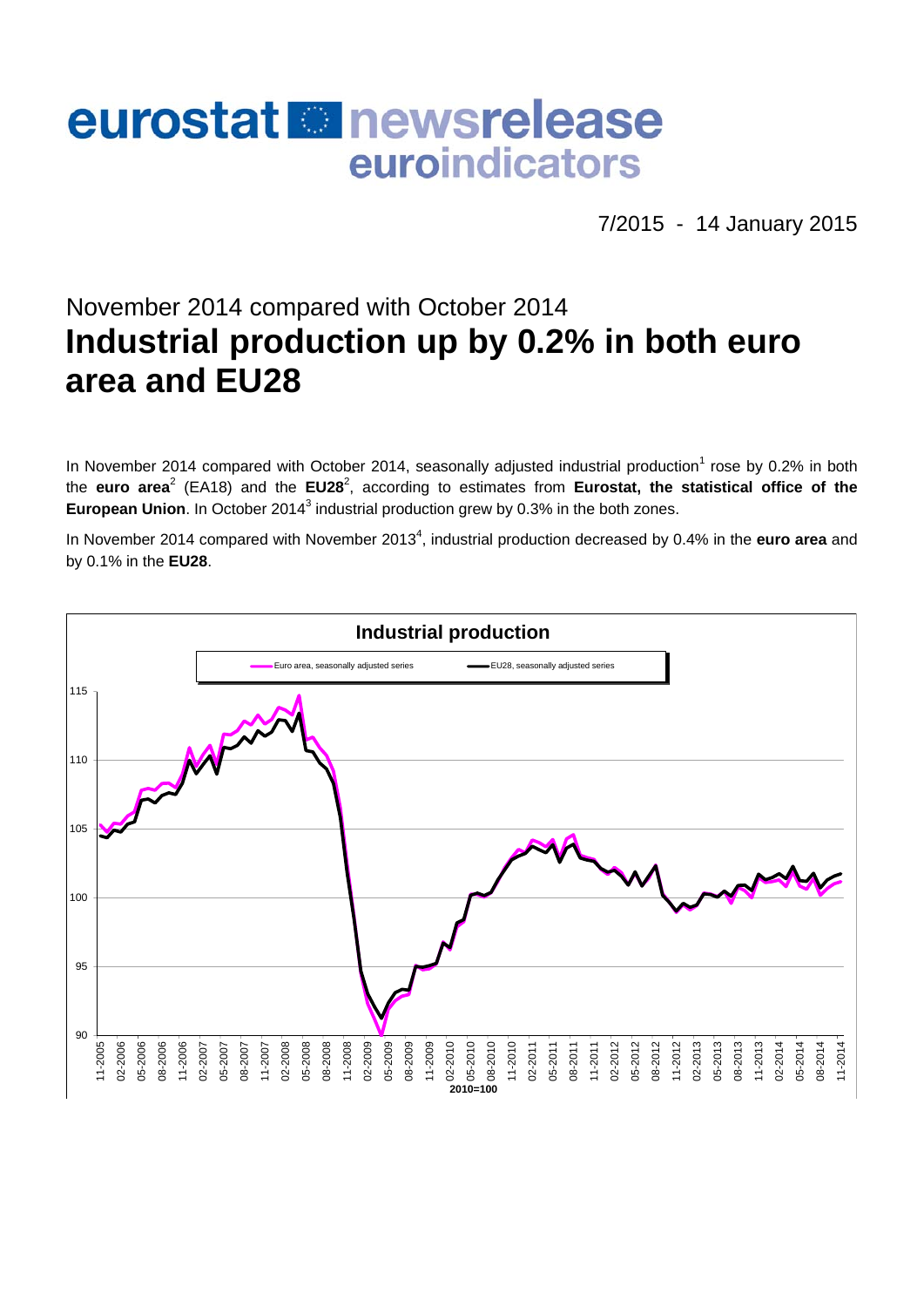#### **Monthly comparison by main industrial grouping and by Member State**

The increase of 0.2% in industrial production in the **euro area** in November 2014, compared with October 2014, is due to production of durable consumer goods rising by 1.9%, non-durable consumer goods by 0.5% and intermediate goods by 0.3%, while capital goods fell by 0.2% and energy by 0.9%.

In the **EU28**, the increase of 0.2% is due to production of durable consumer goods rising by 1.7%, non-durable consumer goods by 0.5% and intermediate goods by 0.4%, while capital goods fell by 0.1% and energy by 1.0%.

The highest increases in industrial production were registered in **Ireland** (+4.6%), **Hungary** (+3.3%) and **Croatia** (+2.7%), and the largest decreases in **Lithuania** (-2.0%), **Latvia** (-1.7%) and **Malta** (-1.4%).

#### **Annual comparison by main industrial grouping and by Member State**

The decrease of 0.4% in industrial production in the **euro area** in November 2014, compared with November 2013, is due to production of energy falling by 4.8%, capital goods by 0.9% and intermediate goods by 0.6%, while durable consumer goods rose by 0.4% and non-durable consumer goods by 3.2%.

In the **EU28**, the decrease of 0.1% is due to production of energy falling by 4.4% and capital goods by 0.4%. Intermediate goods remained stable, while durable consumer goods rose by 2.4% and non-durable consumer goods by 2.5%.

The largest decreases in industrial production were registered in **Sweden** (-3.9%), the **Netherlands** (-3.5%), **Slovakia** (-3.3%) and **France** (-2.9%), and the highest increases in **Ireland** (+35.8%), **Hungary** (+5.8%), **Estonia** (+4.9%) and the **Czech Republic** (+4.7%).

1. The index of industrial production measures the evolution of the volume of production for industry excluding construction, based on data adjusted for working day and seasonal effects. Seasonally adjusted euro area and EU series are calculated by aggregating the seasonally adjusted national data. Eurostat carries out the seasonal adjustment of the data for those countries that do not adjust their data for seasonal effects. Missing observations from Member States for recent months are estimated for the calculation of the euro area and the EU aggregates. The weights of the Member States in the EU and euro area aggregates can be found at: <https://circabc.europa.eu/w/browse/5e6d1e48-056c-4c6a-8278-3ab138bcf575> See file: EU-28\_EA-18\_NEWS\_RELEASE\_WEIGHTINGS\_2010 More detailed data can be found in the short-term business statistics database on the Eurostat website: <http://ec.europa.eu/eurostat/web/short-term-business-statistics/data/database> 2. Up to 31 December 2014, the euro area (EA18) included Belgium, Germany, Estonia, Ireland, Greece, Spain, France, Italy,

Cyprus, Latvia, Luxembourg, Malta, the Netherlands, Austria, Portugal, Slovenia, Slovakia and Finland. From 1 January 2015 the euro area (EA19) also includes Lithuania. The European Union (EU28) includes Belgium, Bulgaria, the Czech Republic, Denmark, Germany, Estonia, Ireland, Greece, Spain, France, Croatia, Italy, Cyprus, Latvia, Lithuania, Luxembourg, Hungary, Malta, the Netherlands, Austria, Poland, Portugal, Romania, Slovenia, Slovakia, Finland, Sweden and the United Kingdom. As part of Eurostat's guidelines for the dissemination of data when the euro area is enlarged, the aggregate data series commented on in this News Release refer to the official composition of the euro area in the most recent month for which data is available. **Thus News Releases with data for months up to December 2014 comment on EA18 series, while Releases with data for January 2015 onwards will comment on EA19 series**. Eurostat's guidelines can be found on the Eurostat website: [http://ec.europa.eu/eurostat/en/web/products-eurostat-news/-/GUIDE\\_ENLARG\\_2007](http://ec.europa.eu/eurostat/en/web/products-eurostat-news/-/GUIDE_ENLARG_2007) The tables also include Norway.

- 3. Data of previous months have been revised compared to those issued in the News Release 191/2014 of 12 December 2014. The monthly growth rates for October 2014 have been revised from +0.1% to +0.3% for both the EA18 and the EU28. The annual growth rate has been revised from +0.7% to +0.8% for the EA18 and remains unchanged at +0.8% for the EU28.
- 4. Based on data adjusted for working days.

#### Issued by: **Eurostat Press Office**

**Tim ALLEN Tel: +352-4301-33 444 [eurostat-pressoffice@ec.europa.eu](mailto:eurostat-pressoffice@ec.europa.eu)**  For further information on data:

**Sarmite VISOCKA Tel: +352-4301-32 762 [sarmite.visocka@ec.europa.eu](mailto:sarmite.visocka@ec.europa.eu)** 

Eurostat news releases on the internet: **<http://ec.europa.eu/eurostat>** Selected Principal European Economic Indicators: **<http://ec.europa.eu/eurostat/euroindicators>** Follow Eurostat on Twitter: **[http://twitter.com/EU\\_Eurostat](http://twitter.com/EU_Eurostat)**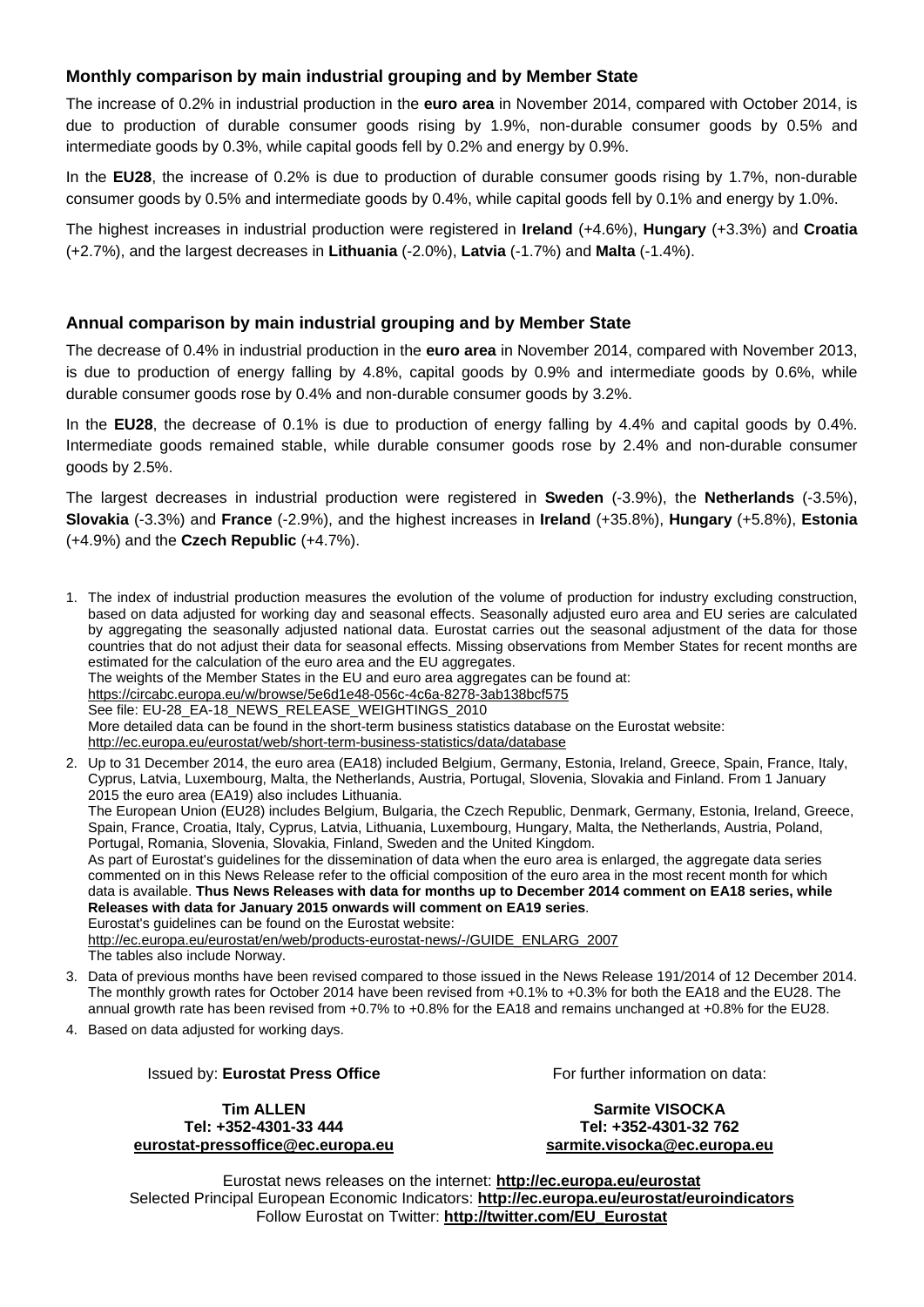#### **Industrial production**

% change compared with previous month\*

|                            | $Jun-14$ | <b>Jul-14</b> | Aug-14 | Sep-14 | <b>Oct-14</b> | <b>Nov-14</b> |  |
|----------------------------|----------|---------------|--------|--------|---------------|---------------|--|
| <b>EA18</b>                |          |               |        |        |               |               |  |
| Total industry             | $-0.2$   | 0.8           | $-1.2$ | 0.5    | 0.3           | 0.2           |  |
| Intermediate goods         | 0.4      | 0.9           | $-1.0$ | $-0.3$ | 0.2           | 0.3           |  |
| Energy                     | $-1.1$   | $-0.8$        | 1.1    | 0.4    | $-0.8$        | $-0.9$        |  |
| Capital goods              | 0.2      | 1.8           | $-3.3$ | 2.1    | 0.0           | $-0.2$        |  |
| Durable consumer goods     | 1.8      | $-0.8$        | $-0.6$ | $-1.3$ | 1.0           | 1.9           |  |
| Non-durable consumer goods | $-2.1$   | 0.9           | 0.0    | $-0.4$ | 1.5           | 0.5           |  |
| <b>EU28</b>                |          |               |        |        |               |               |  |
| Total industry             | $-0.1$   | 0.6           | $-1.1$ | 0.6    | 0.3           | 0.2           |  |
| Intermediate goods         | 0.4      | 0.7           | $-0.8$ | $-0.1$ | 0.1           | 0.4           |  |
| Energy                     | $-1.3$   | $-0.3$        | 0.9    | 0.4    | $-0.3$        | $-1.0$        |  |
| Capital goods              | 0.5      | 1.8           | $-3.2$ | 2.0    | $-0.2$        | $-0.1$        |  |
| Durable consumer goods     | 1.3      | $-0.5$        | 0.0    | $-0.7$ | 0.7           | 1.7           |  |
| Non-durable consumer goods | $-1.2$   | 0.1           | 0.3    | $-0.5$ | 1.2           | 0.5           |  |

| <b>Total industry</b> | <b>Jun-14</b> | <b>Jul-14</b> | Aug-14 | <b>Sep-14</b> | <b>Oct-14</b> | <b>Nov-14</b>    |
|-----------------------|---------------|---------------|--------|---------------|---------------|------------------|
| <b>EA18</b>           | $-0.2$        | 0.8           | $-1.2$ | 0.5           | 0.3           | 0.2 <sub>0</sub> |
| <b>EA19</b>           | $-0.2$        | 0.8           | $-1.2$ | 0.5           | 0.4           | 0.1              |
| <b>EU28</b>           | $-0.1$        | 0.6           | $-1.1$ | 0.6           | 0.3           | 0.2              |
| Belgium               | $-1.3$        | $-0.3$        | $-1.1$ | 1.5           | $-0.3$        |                  |
| <b>Bulgaria</b>       | $-1.1$        | $-0.1$        | $-0.6$ | 1.8           | 0.9           | 0.4              |
| <b>Czech Republic</b> | 0.4           | 0.7           | $-3.7$ | 5.0           | $-0.5$        | 1.2              |
| <b>Denmark</b>        | 1.5           | $-2.5$        | 6.7    | $-4.7$        | 1.9           | 0.0              |
| Germany               | 0.4           | 1.3           | $-2.8$ | 1.3           | 0.5           | 0.0              |
| <b>Estonia</b>        | $-0.6$        | 2.6           | $-2.4$ | 1.6           | $-0.5$        | 1.5              |
| Ireland               | $-18.9$       | 13.5          | $-1.5$ | 3.9           | 9.7           | 4.6              |
| Greece                | $-0.9$        | $-0.9$        | $-1.6$ | $-0.5$        | 2.9           | $-0.3$           |
| <b>Spain</b>          | $-0.9$        | 0.1           | 0.0    | 0.8           | $-0.4$        | $-0.1$           |
| <b>France</b>         | 1.5           | 0.4           | $-0.1$ | $-0.1$        | $-0.7$        | $-0.3$           |
| <b>Croatia</b>        | $-1.0$        | 2.0           | $-4.1$ | 4.6           | 0.3           | 2.7              |
| <b>Italy</b>          | 0.9           | $-1.0$        | 0.2    | $-0.9$        | 0.0           | 0.3              |
| <b>Cyprus</b>         | 0.6           | $-0.7$        | 2.9    | $-3.9$        | $-0.9$        |                  |
| Latvia                | $-1.3$        | 1.4           | $-0.2$ | 1.2           | 0.5           | $-1.7$           |
| Lithuania             | $-2.5$        | 1.1           | $-3.1$ | 3.0           | 5.9           | $-2.0$           |
| Luxembourg            | $-1.1$        | 1.6           | $-1.0$ | 1.0           | $-0.4$        | $0.3***$         |
| <b>Hungary</b>        | 1.8           | 1.2           | $-5.7$ | 2.7           | $-2.6$        | 3.3              |
| <b>Malta</b>          | 7.2           | $-5.4$        | $-1.0$ | 2.8           | 1.5           | $-1.4$           |
| <b>Netherlands</b>    | $-2.2$        | 0.5           | 0.9    | $-1.6$        | $-0.9$        | 0.5              |
| Austria               | 2.1           | $-0.7$        | $-2.0$ | 1.2           | 0.1           |                  |
| Poland                | 0.6           | 1.0           | $-1.2$ | 1.1           | 0.3           | 0.1              |
| Portugal              | $-0.3$        | 1.2           | 1.7    | $-4.4$        | 1.8           | c                |
| Romania               | $-0.8$        | $-0.5$        | $-2.7$ | 2.7           | 0.4           | $-0.8$           |
| Slovenia              | 1.7           | 1.8           | $-3.1$ | $-0.2$        | 2.3           | $-0.9$           |
| Slovakia              | 0.4           | 0.0           | 0.6    | $-0.6$        | 1.2           | $-0.7$           |
| <b>Finland</b>        | $-0.3$        | 0.6           | $-0.3$ | 0.9           | 0.1           | $-0.1$           |
| <b>Sweden</b>         | 1.7           | $-0.8$        | $-0.3$ | $-0.9$        | 0.8           | 0.1              |
| <b>United Kingdom</b> | 0.0           | 0.2           | $-0.2$ | 0.7           | $-0.3$        | $-0.1$           |
| <b>Norway</b>         | 5.9           | $-0.2$        | $-0.2$ | 3.5           | 0.6           | $-1.9$           |

\* Working day and seasonally adjusted

\*\* Estimated by Member State

: Data not available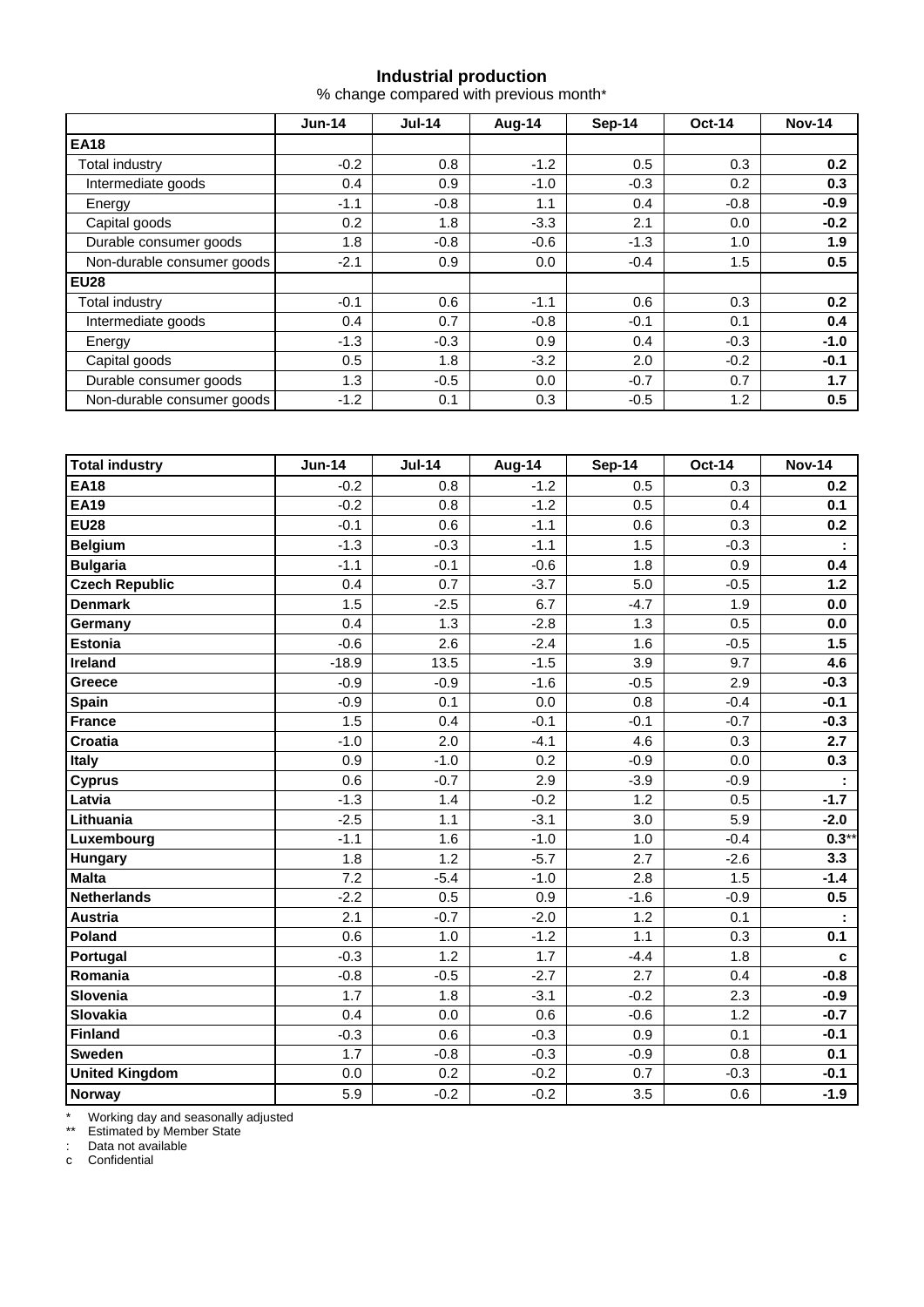#### **Industrial production**

% change compared with same month of the previous year\*

|                            | $Jun-14$ | <b>Jul-14</b> | Aug-14 | Sep-14 | <b>Oct-14</b> | <b>Nov-14</b> |  |
|----------------------------|----------|---------------|--------|--------|---------------|---------------|--|
| <b>EA18</b>                |          |               |        |        |               |               |  |
| <b>Total industry</b>      | 0.2      | 1.7           | $-0.6$ | 0.2    | 0.8           | $-0.4$        |  |
| Intermediate goods         | 0.4      | 1.5           | 0.1    | $-0.5$ | $-0.6$        | $-0.6$        |  |
| Energy                     | $-3.9$   | $-4.3$        | $-2.9$ | $-2.9$ | $-1.5$        | $-4.8$        |  |
| Capital goods              | 0.3      | 4.0           | $-2.2$ | 1.5    | 1.4           | $-0.9$        |  |
| Durable consumer goods     | $-2.0$   | $-1.8$        | $-2.0$ | $-3.9$ | 0.2           | 0.4           |  |
| Non-durable consumer goods | 2.5      | 2.6           | 2.9    | 1.8    | 3.4           | 3.2           |  |
| <b>EU28</b>                |          |               |        |        |               |               |  |
| Total industry             | 0.7      | 1.7           | $-0.3$ | 0.4    | 0.8           | $-0.1$        |  |
| Intermediate goods         | 1.4      | 2.0           | 0.8    | 0.4    | 0.0           | 0.0           |  |
| Energy                     | $-3.9$   | $-4.2$        | $-3.4$ | $-2.9$ | $-1.5$        | $-4.4$        |  |
| Capital goods              | 1.0      | 4.4           | $-1.4$ | 1.6    | 1.5           | $-0.4$        |  |
| Durable consumer goods     | $-0.6$   | $-0.3$        | 0.5    | $-1.3$ | 2.0           | 2.4           |  |
| Non-durable consumer goods | 2.5      | 1.5           | 2.6    | 1.2    | 2.5           | 2.5           |  |

| <b>Total industry</b> | <b>Jun-14</b> | <b>Jul-14</b> | Aug-14 | <b>Sep-14</b> | <b>Oct-14</b> | <b>Nov-14</b> |
|-----------------------|---------------|---------------|--------|---------------|---------------|---------------|
| <b>EA18</b>           | 0.2           | 1.7           | $-0.6$ | 0.2           | 0.8           | $-0.4$        |
| <b>EA19</b>           | 0.2           | 1.8           | $-0.6$ | 0.2           | 0.8           | $-0.4$        |
| <b>EU28</b>           | 0.7           | 1.7           | $-0.3$ | 0.4           | 0.8           | $-0.1$        |
| <b>Belgium</b>        | $-0.2$        | $-1.3$        | $-0.6$ | 3.4           | $-0.5$        |               |
| <b>Bulgaria</b>       | 0.9           | $-0.3$        | $-2.0$ | 0.0           | 0.6           | 0.9           |
| <b>Czech Republic</b> | 5.7           | 5.7           | $-3.3$ | 5.9           | 3.2           | 4.7           |
| <b>Denmark</b>        | 2.4           | $-4.9$        | 4.5    | $-2.7$        | $-2.8$        | 0.4           |
| Germany               | 0.1           | 3.5           | $-1.8$ | 0.4           | 1.3           | $-0.5$        |
| <b>Estonia</b>        | 1.5           | 2.4           | 2.6    | 3.9           | 2.6           | 4.9           |
| Ireland               | 3.8           | 19.1          | 17.9   | 23.0          | 42.0          | 35.8          |
| Greece                | $-5.8$        | $-1.4$        | $-6.2$ | $-5.0$        | $-0.5$        | 2.3           |
| <b>Spain</b>          | 0.3           | 0.7           | 0.1    | 1.4           | 1.4           | 0.4           |
| <b>France</b>         | 0.1           | 0.2           | 0.0    | $-0.3$        | $-1.1$        | $-2.9$        |
| Croatia               | $-1.7$        | 1.4           | $-4.7$ | 3.8           | 2.8           | 2.8           |
| <b>Italy</b>          | 0.3           | $-1.6$        | $-0.7$ | $-2.7$        | $-3.0$        | $-1.8$        |
| <b>Cyprus</b>         | 1.0           | 0.2           | 0.7    | 0.1           | $-1.6$        |               |
| Latvia                | $-2.0$        | $-1.5$        | $-0.4$ | 1.3           | 1.6           | $-0.9$        |
| Lithuania             | 3.4           | 2.8           | $-4.5$ | 0.3           | 2.2           | 4.3           |
| Luxembourg            | 8.0           | 7.4           | 4.2    | 4.8           | 3.6           | $2.3**$       |
| <b>Hungary</b>        | 11.4          | 12.2          | 2.9    | 5.1           | 1.7           | 5.8           |
| <b>Malta</b>          | 0.0           | $-0.9$        | $-9.0$ | $-6.3$        | 3.0           | $-2.5$        |
| Netherlands           | $-1.3$        | 2.2           | 0.5    | $-2.3$        | $-1.3$        | $-3.5$        |
| Austria               | 2.9           | 1.3           | $-1.9$ | $-0.3$        | $-0.1$        |               |
| Poland                | 1.8           | 2.4           | 0.3    | 1.9           | 1.7           | 0.3           |
| Portugal              | 0.5           | 4.6           | 2.3    | $-2.3$        | 0.0           | c             |
| Romania               | 9.9           | 5.1           | 1.9    | 4.2           | 3.8           | 2.6           |
| Slovenia              | 3.1           | 6.3           | 1.3    | 1.3           | 4.1           | 3.1           |
| Slovakia              | 7.5           | 4.0           | 3.8    | 0.4           | 2.7           | $-3.3$        |
| Finland               | $-3.2$        | $-2.7$        | $-3.3$ | $-0.9$        | $-0.6$        | $-0.9$        |
| <b>Sweden</b>         | $-0.7$        | $-4.9$        | $-1.6$ | $-4.0$        | 0.6           | $-3.9$        |
| <b>United Kingdom</b> | 0.7           | 1.5           | 1.2    | 1.0           | 0.6           | 0.9           |
| <b>Norway</b>         | 3.1           | $-2.9$        | 2.4    | 7.8           | 10.8          | 4.3           |

\* Working day adjusted

\*\* Estimated by Member State

: Data not available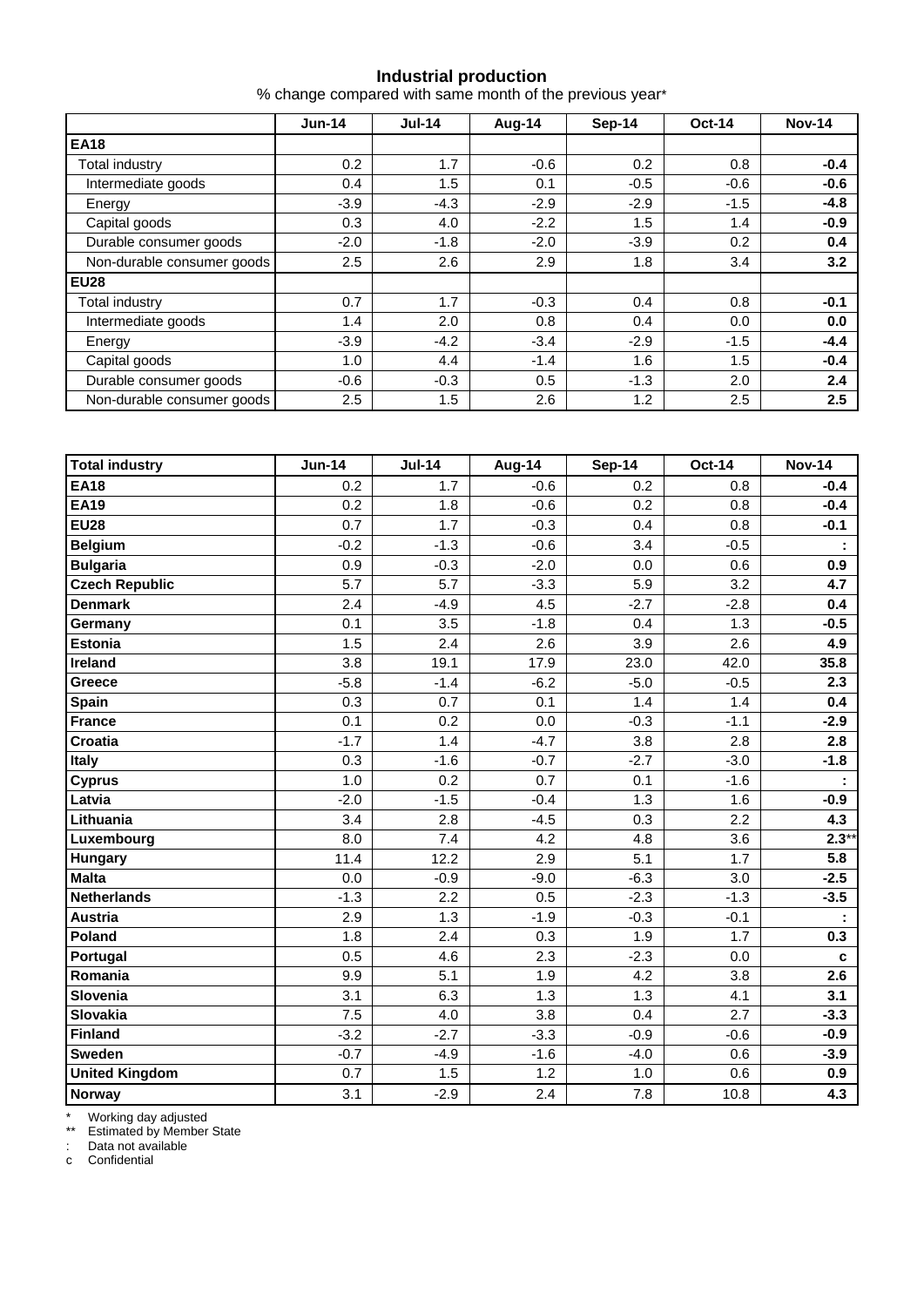### **Production indices for total industry, working day and seasonally adjusted**

(base year 2010)

|                       | 11/13 | 12/13 | 01/14 | 02/14 | 03/14 | 04/14 | 05/14 | 06/14 | 07/14 | 08/14 | 09/14 | 10/14 | 11/14  |
|-----------------------|-------|-------|-------|-------|-------|-------|-------|-------|-------|-------|-------|-------|--------|
| <b>EA18</b>           | 101.5 | 101.1 | 101.2 | 101.3 | 100.8 | 101.9 | 100.9 | 100.6 | 101.4 | 100.2 | 100.7 | 101.0 | 101.2  |
| <b>EA19</b>           | 101.5 | 101.1 | 101.2 | 101.3 | 100.8 | 101.9 | 100.9 | 100.7 | 101.4 | 100.2 | 100.7 | 101.1 | 101.2  |
| <b>EU28</b>           | 101.7 | 101.3 | 101.5 | 101.8 | 101.4 | 102.3 | 101.3 | 101.2 | 101.8 | 100.7 | 101.3 | 101.6 | 101.7  |
| <b>Belgium</b>        | 104.9 | 104.5 | 103.8 | 104.0 | 103.4 | 104.9 | 104.7 | 103.3 | 102.9 | 101.8 | 103.3 | 103.0 |        |
| <b>Bulgaria</b>       | 108.0 | 107.8 | 109.8 | 109.7 | 108.1 | 108.3 | 107.1 | 105.8 | 105.7 | 105.1 | 107.0 | 107.9 | 108.4  |
| <b>Czech Republic</b> | 107.3 | 108.1 | 107.7 | 109.5 | 109.9 | 110.4 | 109.0 | 109.4 | 110.2 | 106.1 | 111.5 | 110.9 | 112.2  |
| <b>Denmark</b>        | 102.2 | 100.2 | 100.9 | 101.0 | 103.1 | 102.9 | 100.6 | 102.1 | 99.5  | 106.2 | 101.2 | 103.1 | 103.1  |
| Germany               | 108.4 | 108.2 | 108.2 | 108.4 | 108.2 | 108.3 | 107.1 | 107.5 | 108.9 | 105.9 | 107.3 | 107.8 | 107.8  |
| Estonia               | 124.9 | 119.7 | 124.1 | 122.0 | 124.5 | 127.5 | 128.4 | 127.6 | 130.9 | 127.7 | 129.8 | 129.2 | 131.1  |
| Ireland               | 98.1  | 99.1  | 103.3 | 109.5 | 110.7 | 127.5 | 123.7 | 100.3 | 113.8 | 112.1 | 116.5 | 127.8 | 133.7  |
| Greece                | 84.8  | 89.4  | 87.9  | 88.7  | 86.3  | 88.1  | 88.1  | 87.3  | 86.5  | 85.1  | 84.6  | 87.1  | 86.8   |
| Spain                 | 90.7  | 90.8  | 90.9  | 91.5  | 91.0  | 92.3  | 91.6  | 90.8  | 90.9  | 90.8  | 91.6  | 91.2  | 91.1   |
| <b>France</b>         | 99.7  | 98.8  | 98.3  | 98.4  | 98.0  | 97.9  | 96.5  | 97.9  | 98.3  | 98.2  | 98.1  | 97.4  | 97.1   |
| Croatia               | 93.0  | 90.8  | 95.7  | 93.0  | 94.3  | 91.5  | 91.5  | 90.6  | 92.4  | 88.6  | 92.7  | 93.0  | 95.5   |
| <b>Italy</b>          | 92.1  | 91.4  | 92.3  | 91.8  | 91.3  | 91.8  | 90.6  | 91.4  | 90.5  | 90.7  | 89.9  | 89.9  | 90.2   |
| <b>Cyprus</b>         | 70.1  | 71.8  | 71.7  | 72.5  | 73.2  | 72.0  | 72.7  | 73.1  | 72.6  | 74.7  | 71.8  | 71.1  |        |
| Latvia                | 115.1 | 113.4 | 110.1 | 111.3 | 111.5 | 114.1 | 114.3 | 112.8 | 114.4 | 114.1 | 115.5 | 116.1 | 114.1  |
| Lithuania             | 114.5 | 112.9 | 110.0 | 112.5 | 108.6 | 114.4 | 116.5 | 113.6 | 114.8 | 111.2 | 114.5 | 121.3 | 118.9  |
| Luxembourg            | 98.0  | 102.8 | 97.2  | 100.5 | 98.3  | 100.9 | 99.8  | 98.8  | 100.4 | 99.4  | 100.4 | 100.0 | 100.3* |
| <b>Hungary</b>        | 107.8 | 106.4 | 109.8 | 111.1 | 111.8 | 114.3 | 113.6 | 115.6 | 117.0 | 110.3 | 113.3 | 110.4 | 114.0  |
| <b>Malta</b>          | 97.0  | 95.2  | 91.7  | 95.9  | 98.3  | 90.8  | 91.5  | 98.1  | 92.8  | 91.9  | 94.5  | 96.0  | 94.6   |
| Netherlands           | 100.0 | 97.8  | 96.0  | 94.8  | 93.8  | 97.4  | 99.0  | 96.8  | 97.3  | 98.2  | 96.6  | 95.7  | 96.2   |
| <b>Austria</b>        | 107.5 | 108.4 | 111.4 | 109.9 | 107.0 | 108.8 | 107.3 | 109.5 | 108.7 | 106.5 | 107.8 | 107.9 |        |
| Poland                | 114.7 | 111.8 | 114.5 | 113.4 | 113.9 | 114.7 | 112.8 | 113.5 | 114.6 | 113.2 | 114.5 | 114.8 | 114.9  |
| Portugal              | 96.1  | 94.8  | 95.3  | 94.9  | 90.9  | 97.1  | 94.5  | 94.2  | 95.3  | 96.9  | 92.6  | 94.3  | C      |
| Romania               | 123.5 | 122.7 | 126.6 | 125.6 | 127.1 | 125.8 | 129.2 | 128.2 | 127.5 | 124.1 | 127.5 | 128.0 | 127.0  |
| Slovenia              | 99.1  | 101.8 | 99.3  | 98.8  | 100.9 | 100.9 | 100.4 | 102.1 | 103.9 | 100.7 | 100.5 | 102.8 | 101.9  |
| Slovakia              | 123.8 | 121.5 | 122.5 | 123.2 | 122.8 | 123.3 | 123.7 | 124.2 | 124.2 | 124.9 | 124.2 | 125.7 | 124.8  |
| Finland               | 95.5  | 95.4  | 92.3  | 92.5  | 93.4  | 93.4  | 93.2  | 92.9  | 93.5  | 93.2  | 94.0  | 94.1  | 94.0   |
| Sweden                | 97.3  | 96.5  | 96.1  | 97.3  | 95.0  | 96.2  | 92.9  | 94.5  | 93.7  | 93.4  | 92.6  | 93.3  | 93.4   |
| <b>United Kingdom</b> | 96.5  | 96.9  | 96.4  | 97.6  | 97.5  | 97.6  | 97.2  | 97.3  | 97.5  | 97.2  | 97.9  | 97.7  | 97.6   |
| <b>Norway</b>         | 94.0  | 93.9  | 94.9  | 95.6  | 97.6  | 97.1  | 91.2  | 96.6  | 96.4  | 96.2  | 99.6  | 100.2 | 98.3   |

\* Estimated by Member State : Data not available